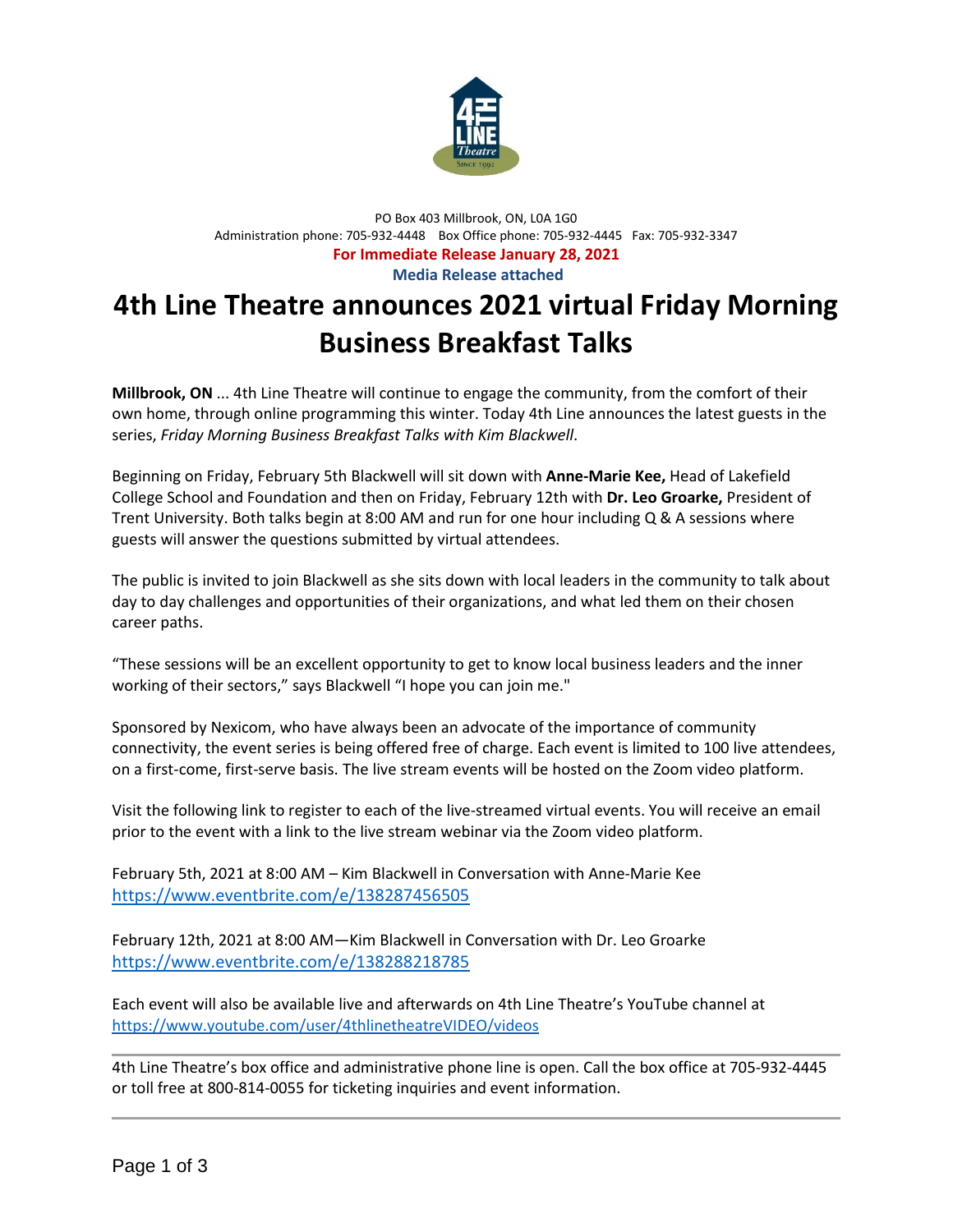#### **BIOGRAPHIES**

**Kim Blackwell, Managing Artistic Director; host of** *Kim Blackwell In Conversation With***… Series** Kim Blackwell is 4th Line Theatre's Managing Artistic Director and is a veteran 4th Line director/producer – 2021 marks her 27th season with 4th Line Theatre where she has directed 25 productions including 13 world premieres. Selected credits include: Artistic Director (2014 - Present), Artistic Producer (2009 – 2014), Artistic Associate (2001-2009), directing: *Bedtime Stories and Other Horrifying Tales* (2020); *The Fool of Cavan: A Christmas Caper*, *Bloom: A Rock 'n' Roll Fable* (2019), *The Other: A Strange Christmas Tale* (2018), *The Shadow Walk of Millbrook* (2016, 2018), *Who Killed Snow White?* (2018), *The Hero of Hunter Street* (2016), *The Bad Luck Bank Robbers* (2015, 2016), *The Real McCoy* (2013), *Queen Marie, St. Francis of Millbrook* (2012), *The Berlin Blues* (2011), *The Right Road to Pontypool* (2009, 2010), *Schoolhouse* (2007, 2008), *The Art of Silent Killing, That Summer, Crow Hill, The Cavan Blazers, Attrition, Gimme That Prime Time Religion* and many development workshops. She directed plays across Canada and the US. Her play *A Daughter* had its world premiere in 2020 as a part of the Open Spaces Theatre Festival and has been selected to be a part of the International Rural Women's Studies Conference hosted by University of Guelph in 2021.

### **Leo Groarke, President of Trent University**

Dr. Leo Groarke was born in London, England. His family immigrated to Canada when he was three and he grew up in Western Canada, on a reserve close to Fort St. John; the in Edmonton; and in Calgary. He was installed as the eighth President and Vice-Chancellor of Trent University in 2014 and was reappointed for a second term in 2019. During his presidency, Dr. Groarke has fortified the University's budget, overseeing the University's coming of age in its 50th anniversary year and leading it to six consecutive years of enrolment growth, balanced budgets and a ground breaking inaugural debenture and A bond rating. An accomplished philosopher and a recognized leader in post-secondary education, Dr. Groarke holds a Ph.D. in Philosophy from the University of Western Ontario. He has studied at the University of Helsinki and Simon Fraser University and received his B.A. Honours and M.A. in Philosophy from the University of Calgary.

### **Anne-Marie Kee, Head of School at Lakefield College School**

Anne-Marie Kee holds a BA, B.Ed. and an M.Ed. from Queen's University, attended the Independent Schools Institute at Harvard in 2008, and obtained the Chartered Director (C.Dir.) designation from The Directors College (a joint venture of McMaster University and The Conference Board of Canada) in 2012. She joined the Lakefield College School community in August 2017 as Head of School and Foundation and is the 12th Head of School in its 141-year history. Prior to coming to LCS, Anne-Marie was the Executive Director at the Canadian Accredited Independent Schools (CAIS) for 11 years, an association of 95 schools that are passionate about learning and leading. She was responsible for strategies designed to support continuous school improvement and led a passionate team and hundreds of volunteers in support of research, professional development and accreditation programs that reinforce the vision of CAIS, to shape the future of education. Anne-Marie currently serves on the Board of Trustees for the Enrolment Management Association. Previously, she has served on the Board of The Association of Boarding Schools (TABS), as President of the Independent Schools Association Network (ISAnet) and on the Executive of the NAIS International Commission on Accreditation. She is a Founding Board Member of the eLearning Consortium of Canada (ELCC).

### Attached Photos:

- 1. Kim Blackwell, 4th Line Theatre's Managing Artistic Director, host of Kim Blackwell *In Conversation With…* Series
- 2. Anne-Marie Kee, Head of School and Foundation—Lakefield College School
- 3. Leo Groarke, President—Trent University